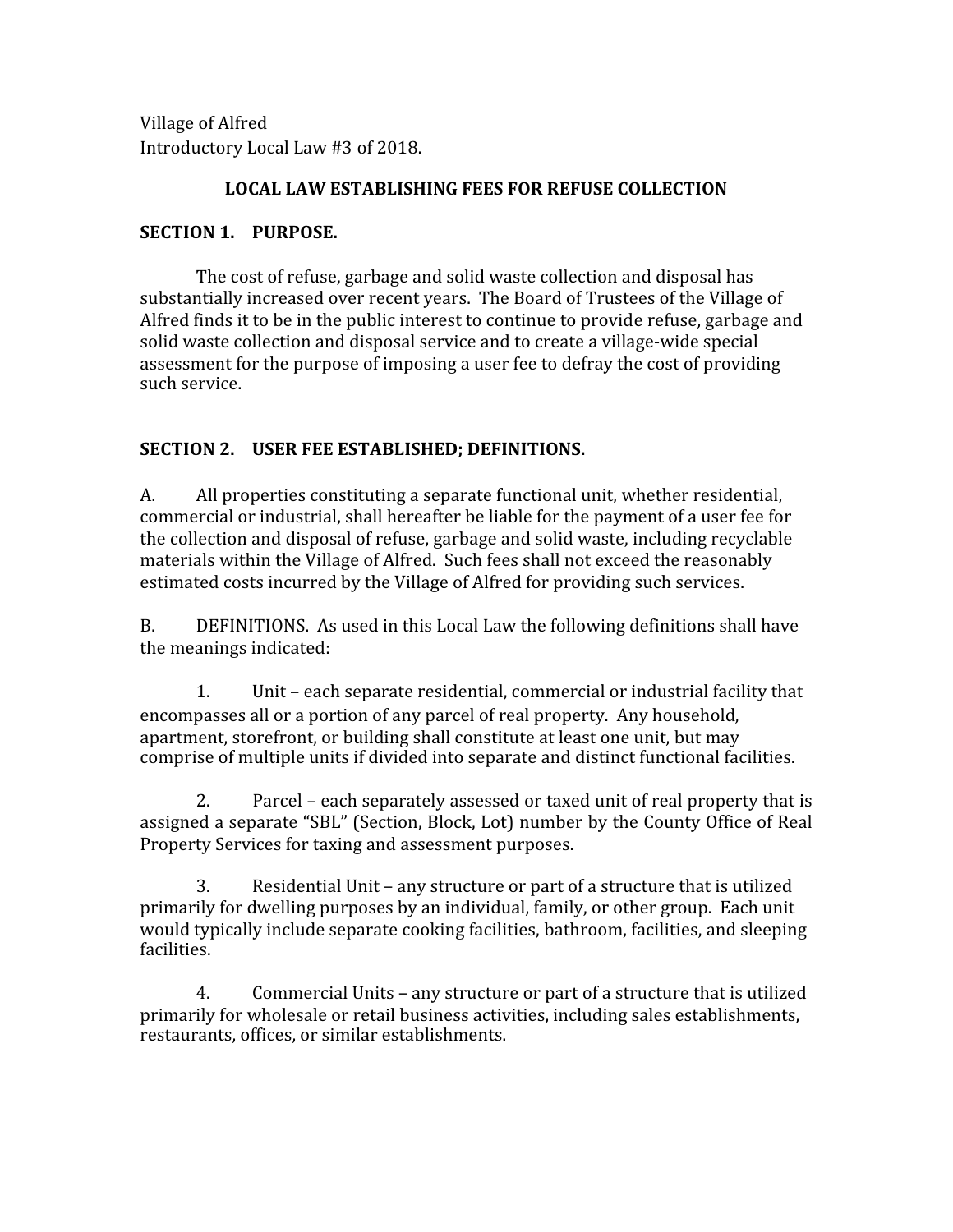5. Industrial Units – any structure or part of a structure that is utilized primarily for manufacturing or processing products for sale to wholesalers, retailers, or to the general public.

# **SECTION 3. FEE AMOUNTS; SCHEDULE.**

A. The user fees shall from time to time be fixed and/or amended by resolution of the Village of Alfred Board of Trustees. Such fees shall be established and set to recoup a portion or all of the reasonably calculated costs incurred in providing such service. Such fees shall be charged on a per unit basis, and shall be the responsibility of the property owner of record for which the service is being provided.

B. Fees shall be charged on a quarterly basis, upon a billing schedule established by resolution of the Village of Alfred Board of Trustees.

C. The initial quarterly fee for each separate Unit shall be in the amount of Thirty Dollars (\$30.00) per quarter (three month long period of time).

D. Each Unit shall be entitled to set out and have collected a weekly amount of Garbage, refuse and solid waste not exceeding one hundred (100) cubic feet per week (eg 5' x 5' x 4'). Only materials generated at that unit (within the Village of Alfred) can be disposed of using this service.

# **SECTION 4. PROCEDURE FOR CHANGING USER FEE SCHEDULE.**

A. The Village of Alfred Board of Trustees shall conduct a public hearing prior to changing any fees set forth in this Local Law. Such hearing shall be pursuant to notice published in an official newspaper of the Village, not less than ten (10) days before the date of the hearing. The proposed amendments (or changes) to the fee schedule shall be available for public inspection at least ten (10) days prior to the public hearing, and notice of the same shall be set forth in the previously mentioned published notice of hearing.

B. Following the conduct of the public hearing, the Village Board of Trustees shall be free to adopt a resolution consistent with the proposal contained in the proposed amendments (or changes) that were available for inspection at least ten (10) days prior to the public hearing. Upon adoption of such resolution, a copy of the newly adopted collection fees and rates shall be made available for public inspection at the Village Clerk's Office and on the Village of Alfred website. Following adoption of any amendments (changes) of the user fee schedule as set forth herein, any person aggrieved thereby may, within fifteen (15) days after such adoption, apply to a court of competent jurisdiction for an order of certiorari to review such amendments (changes). The user fee schedule shall be deemed final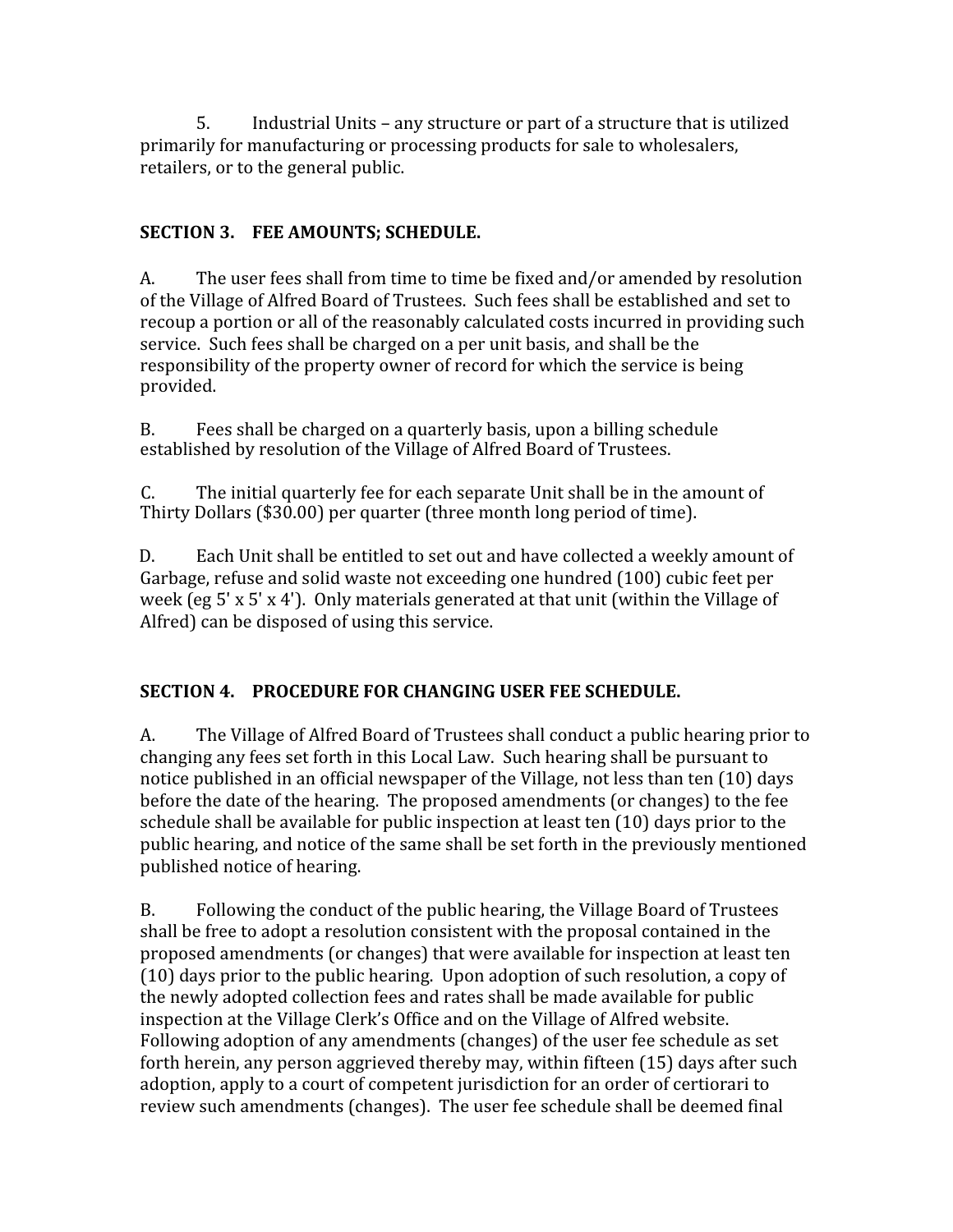and conclusive unless such an application is made within such fifteen (15) day period after the Village Clerk posted such notice in his/her office, and after notice was published on the Village website.

C. The procedures set forth in this Section for amendment (change) of the user fee schedule are intended to supersede any conflicting procedure set forth in the Village Law of the State of New York, including but not limited to those procedures set forth in Village Law Section 22-2200.

D. All user fees imposed pursuant to this Local Law shall be billed on a quarterly basis by the Village of Alfred to the property owner or such other person designated by the property owner to receive bills. All such fees shall be paid within thirty (30) days after mailing of the invoice. Amounts thereafter outstanding and unpaid shall accrue penalties as provided by New York State Village Law Section 5- 518, subdivision 4, as may from time to time be amended. All outstanding delinquent amounts shall be assessed as a lien against the real property in accordance with the provisions of Village Law Section 5-518, as may be from time to time amended.

# **SECTION 5. ADDITIONAL REGULATIONS.**

The Village of Alfred Board of Trustees may, by resolution, adopt regulations and rules regarding and facilitating the implementation and administration of this Local Law, provided such regulations and rules are not inconsistent with this Local Law.

## **SECTION 6. PENALTIES FOR VIOLATIONS.**

A. Any person, firm, corporation or other legal entity that violates or neglects to comply with the provisions of this Local Law shall, upon conviction thereof be punishable by imposition of a fine of not less than One Hundred Dollars (\$100.00) nor more than Two Hundred Fifty (\$250.00) for each separate violation. Each date of non-compliance shall constitute a separate and distinct violation.

B. Violations shall include, but not be limited to the following: setting out an amount of garbage, refuse or solid waste that exceeds the maximum allowed by this local law; disposing of garbage, refuse or solid waste that was not generated within the Village of Alfred, but which was brought into the Village for purposes of disposal; failure to comply with the duly enacted regulations and rules of the Board of Trustees.